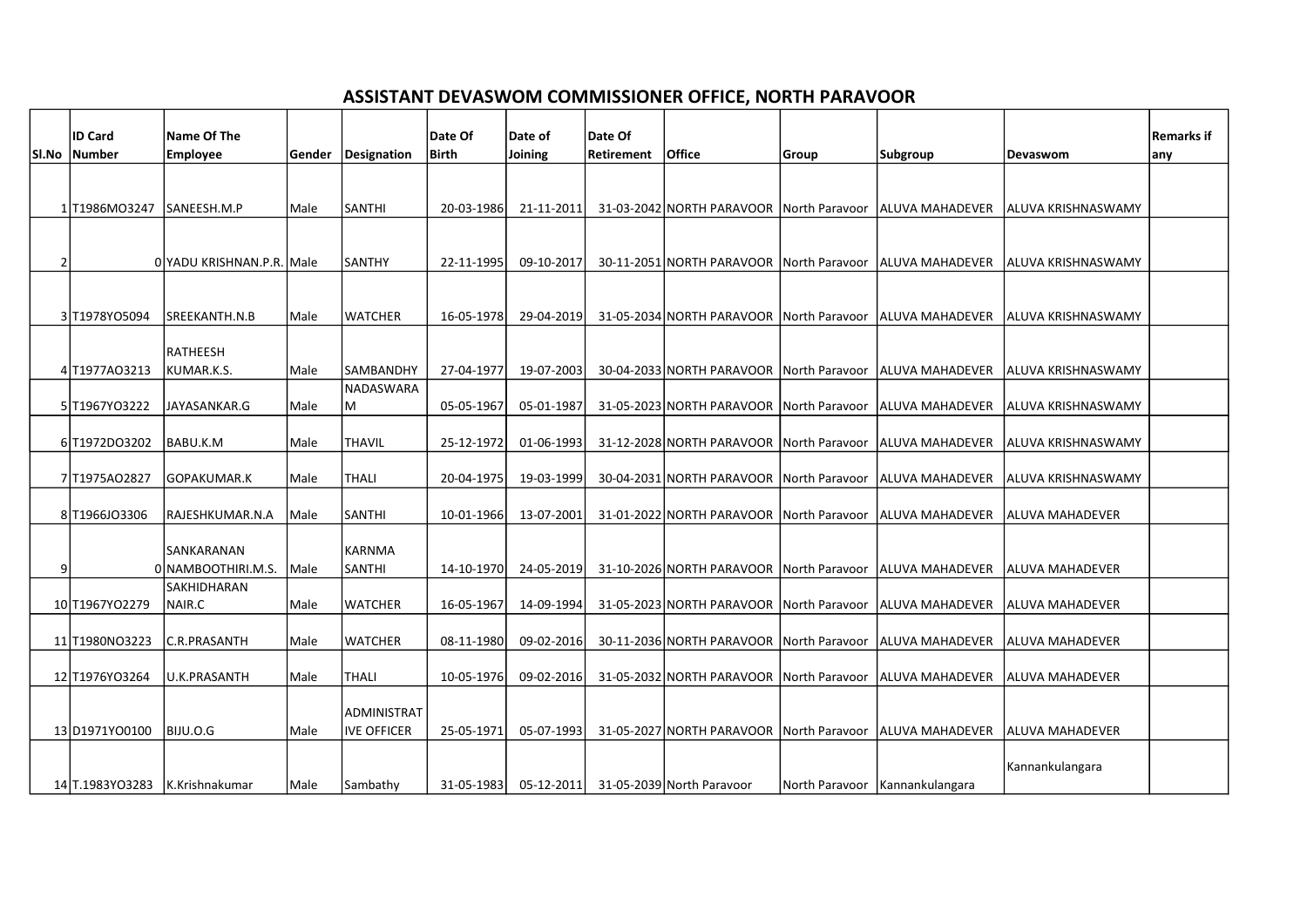| 15 T.1981Y03318                  | V.Mahesh          | Male   | <b>Thavil</b>              | 26-05-1981 | 09-07-2003 |            | 31-05-2037 North Paravoor |                | North Paravoor   Kannankulangara | Kannankulangara |  |
|----------------------------------|-------------------|--------|----------------------------|------------|------------|------------|---------------------------|----------------|----------------------------------|-----------------|--|
|                                  |                   |        |                            |            |            |            |                           |                |                                  |                 |  |
| 16 T.1968 YO 3263                | K.R.Haridas       | Male   | Isanthi                    | 25-05-1968 | 28-10-1987 |            | 31-05-2024 North Paravoor |                | North Paravoor   kannankulangara | kannankulangara |  |
| 17 T.1988YO3242                  | N.S.Sujith Kumar  | Male   | santhi                     | 25-05-1988 | 21-11-2011 | 31-05-2044 | North Paravoor            | North Paravoor | Kannankulangara                  | Kannankulangara |  |
| 18 T.1983MO3773   P.K.Dalish     |                   | Male   | Watcher                    | 15-03-1983 | 08-05-2018 |            | 31-03-2039 North Paravoor |                | North Paravoor   Kannankulangara | Kannankulangara |  |
|                                  | K.S.Unnikrishna   |        |                            |            |            |            |                           |                |                                  |                 |  |
| 19 T.1974YO3302                  | Warriyar          | Male   | Sambathy                   | 27-05-1974 | 02-09-1997 |            | 31-05-2030 North Paravoor | North Paravoor | Kannankulangara                  | Kannankulangara |  |
| 20 T.1984A03772                  | T.V.Vijoosh Kumar | Male   | Nadaswaram                 | 18-04-1984 | 08-12-2011 |            | 30-04-2040 North Paravoor | North Paravoor | Kannankulangara                  | Kannankulangara |  |
| 21 K1974YO3239                   | T.N.Unnikrishnsn  | Male   | Karanma<br>Kazhakam        | 19-05-1974 | 01-05-2002 |            | 31-05-2030 North Paravoor | North Paravoor | Kannankulangara                  | Kannankulangara |  |
| 22 T.1966CO3198                  | K.K.Narayanapilla | Male   | Thali                      | 16-10-1966 | 24-11-1999 |            | 31-10-2022 North Paravoor |                | North Paravoor   Kannankulangara | Kannankulangara |  |
| 23 T.1967MO3293   K.S.Satheedevi |                   | Female | Thali                      | 07-03-1967 | 15-02-1989 |            | 31-03-2023 North Paravoor |                | North Paravoor Kannankulangara   | Kannankulangara |  |
|                                  |                   |        | <b>HEAD</b><br>CLERCK/HR.G |            |            |            |                           |                |                                  |                 |  |
| 24 T1966YO2801                   | K.A.SIVAPRASAD    | Male   | R.SGO                      | 17-05-1966 | 01-09-1989 |            | 31-05-2022 NORTH PARAVOOR | North Paravoor | KANNANKULANGARA                  | KANNANKULANGARA |  |
| 25 T1986YO3249                   | Amarjith          | Male   | <b>Santhi</b>              | 12-05-1986 | 12-12-2011 |            | 31-05-2042 North Paravoor |                | North Paravoor   Kannankulangara | Andipillikavu   |  |
| 26 T.1968FO3192                  | E.P.Harichandran  | Male   | Kazhakam                   | 14-02-1968 | 21-01-1988 |            | 29-02-2024 North Paravoor | North Paravoor | Kannankulangara                  | Andipillikavu   |  |
| 27 T1985JO3228                   | K.Prasad          | Male   | l Watcher                  | 07-01-1985 | 12-02-2016 |            | 31-01-2041 North Paravoor |                | North Paravoor   Kannankulangara | Neeleeswaram    |  |
|                                  | Trivikraman       |        |                            |            |            |            |                           |                |                                  |                 |  |
| 28 T1977NO3201                   | Namboothiri       | Male   | <b>Santhi</b>              | 24-11-1977 | 18-05-2001 |            | 30-11-2033 North Paravoor | North Paravoor | Kannankulangara                  | Neeleswaram     |  |
| 29 T.1976YO3270                  | M.G.Krishnan      | Male   | lSanthi                    | 27-05-1976 | 02-07-1998 |            | 31-05-2032 North Paravoor |                | North Paravoor   Kannankulangara | Ramankulangara  |  |
| 30 T.1973FO3224                  | N.A.Umadevi       | Male   | Kazhakam                   | 13-02-1973 | 20-01-2011 |            | 28-02-2029 North Paravoor | North Paravoor | Kannankulangara                  | Ramankulangara  |  |
| 31 T.1985AO3766                  | P.B.Ajesh         | Male   | P.T.Santhi                 | 10-04-1985 | 15-12-2017 |            | 30-04-2041 North Paravoor | North Paravoor | Kannankulangara                  | Trikkeparambu   |  |
| 32 T1981Y03304                   | S.P.Baiju         | Male   | <b>Santhi</b>              | 23-05-1981 | 21-09-2010 |            | 31-05-2037 North Paravoor | North Paravoor | Kannankulangara                  | Vavakkadu       |  |
| 33 T1987YO4260                   | <b>RENJITH R</b>  | Male   | <b>P T SANTHI</b>          | 25-05-1987 | 20-12-2017 |            | 31-05-2043 NORTHPARAVOOR  |                | North Paravoor KOTHAKULANGARA    | CHALAPURAM      |  |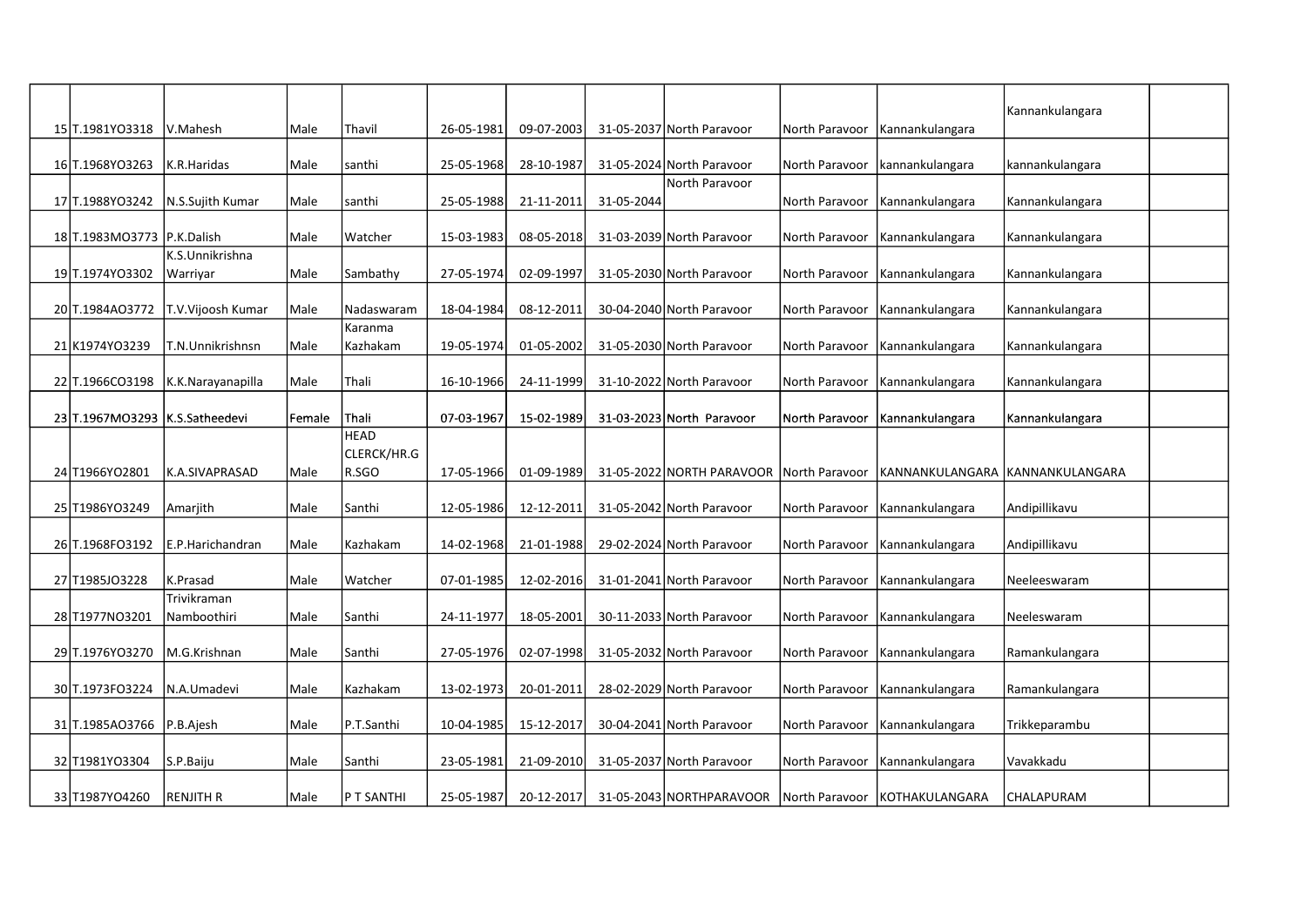|    |                  |                             |        | CLERCK/1ST      |            |            |                                          |                           |                      |                   |  |
|----|------------------|-----------------------------|--------|-----------------|------------|------------|------------------------------------------|---------------------------|----------------------|-------------------|--|
|    |                  |                             |        | <b>GRADE</b>    |            |            |                                          |                           |                      |                   |  |
|    |                  | RENJITH                     |        | <b>SUBGROUP</b> |            |            |                                          |                           |                      |                   |  |
|    | 34 D1994YO3775   | WARRIER.P.G                 | Male   | <b>OFFICER</b>  | 27-05-1994 | 27-11-2017 | 31-05-2050 NORTH PARAVOOR North Paravoor |                           | <b>KOTHAKULANGAR</b> | KOTHAKULANGARA    |  |
| 35 |                  | 0 K.I. Murali               | Male   | Santhy          | 24-01-1970 | 10-01-2000 | 31-01-2026 North Paravoor                | North Paravoor            | kothakulangara       | kothakulangara    |  |
|    | 36 T1968YO2131   | SARACHANDRAN K S            | Male   | SAMBANDHI       | 10-05-1968 | 30-06-2004 | 31-05-2024 NORTHPARAVOOR                 | North Paravoor            | KOTHAKULANGARA       | KOTHAKULANGARA    |  |
| 37 |                  | OS NISHANTH                 | Male   | NADASWARA<br>M  | 20-05-1980 | 05-03-2004 | 31-05-2036 NORTHPARAVOOR                 | North Paravoor            | KOTHAKULANGARA       | KOTHAKULANGARA    |  |
|    | 38 T1988YO3093   | RATHEESH R                  | Male   | <b>THAKIL</b>   | 26-05-1988 | 13-11-2015 | 31-05-2044 NORTHPARAVOOR                 | North Paravoor            | KOTHAKULANGARA       | KOTHAKULANGARA    |  |
|    |                  |                             |        |                 |            |            |                                          |                           |                      |                   |  |
|    | 39 T1980MO3000   | SUDHEESH KUMAR A Male       |        | <b>WATCHER</b>  | 23-03-1980 | 14-08-2012 | 31-03-2036 NORTHPARAVOOR                 | North Paravoor            | KOTHAKULANGARA       | KOTHAKULANGARA    |  |
|    | 40 T1975AO2436   | UMARAJ S N                  | Male   | <b>THALI</b>    | 15-04-1975 | 25-08-2015 | 30-04-2031 NORTHPARAVOOR                 | North Paravoor            | KOTHAKULANGARA       | KOTHAKULANGARA    |  |
| 41 |                  | 0 E.K. HARISHKUMAR          | Male   | SANTHI          | 31-05-1985 | 11-09-2010 | 31-05-2041 NORTH PARAVOOR                | North Paravoor            | KOTHAKULANGARA       | KOTHAKULANGARA    |  |
|    |                  |                             |        |                 |            |            |                                          |                           |                      |                   |  |
|    | 42 T1985YO1770   | <b>VIBINLAL OV</b>          | Male   | SAMBANDHI       | 21-05-1985 | 02-12-2011 | 31-05-2041 NORTHPARAVOOR                 | North Paravoor            | KOTHAKULANGARA       | KOTHAKULANGARA    |  |
|    | 43 T1969YO3284   | NARAYANAN<br>NAMBOOTHIRI TV | Male   | SANTHI          | 15-05-1969 | 16-01-1988 | 31-05-2025 NORTHPARAVOOR                 | North Paravoor            | KOTHAKULANGARA       | KUTHOLIKAVU       |  |
|    |                  |                             |        |                 |            |            |                                          |                           |                      | <b>MOOKANOOR</b>  |  |
|    | 44 T1969MO3305   | SURESH KUMAR T P            | Male   | SAMBANDHI       | 05-03-1969 | 05-03-1997 | 31-03-2025 NORTHPARAVOOR                 | North Paravoor            | KOTHAKULANGARA       | KOOTTALA          |  |
|    | 45 T1977MO3311 N | RAMACHANDRAN V              | Male   | SANTHI          | 07-03-1977 | 12-06-2012 | 31-03-2033 NORTHPARAVOOR                 | North Paravoor            | KOTHAKULANGARA       | MOOKANOORKOOTTALA |  |
|    |                  |                             |        |                 |            |            |                                          |                           |                      |                   |  |
|    | 46 T1981Y03774   | <b>VINOOB CT</b>            | Male   | <b>SANTHI</b>   | 22-05-1981 | 09-10-2017 | 31-05-2037 NORTHPARAVOOR                 | North Paravoor            | KOTHAKULANGARA       | ONJADAM           |  |
|    | 47 T1984 LO3877  | SAJEEVAN S S                | Male   | P T SANTHI      | 25-05-1984 | 20-12-2017 | 31-05-2040 NORTHPARAVOOR                 | North Paravoor            | KOTHAKULANGARA       | SREEKANTESWARAM   |  |
| 48 |                  | 0 RAJAGOPAL                 | Male   | KAZHAKOM        | 02-03-1969 | 06-01-2000 | 31-03-2025 NORTHPARAVOOR                 | North Paravoor            | KOTHAKULANGARA       | VEMBLIYAM         |  |
|    | 49 T1969YO5087   | <b>USHAT</b>                | Female | <b>THALI</b>    | 27-05-1969 | 22-04-2002 | 31-05-2025 NORTHPARAVOOR                 | North Paravoor            | lkothakulangara      | <b>VEMBLIYAM</b>  |  |
|    | 50 T1979YO3232   | JAYARAJ T N                 | Male   | SANTHI          | 06-05-1979 | 08-11-2006 | 31-05-2035 NORTHPARAVOOR                 | North Paravoor            | MOOKAMBI             | MARKANDESWARAM    |  |
|    |                  |                             |        |                 |            |            |                                          |                           |                      |                   |  |
|    | 51 T1968MO2224   | MURUKESAN K V               | Male   | THALI           | 23-03-1968 | 25-11-1999 | 31-03-2024 NORTHPARAVOOR                 | North Paravoor            | MOOKAMBI             | MARKANDESWARAM    |  |
|    | 52 T1976AO3889   | <b>PUSHPARAJAN P R</b>      | Male   | <b>WATCHER</b>  | 25-04-1976 | 29-07-2006 | 30-04-2032 NORTHPARAVOOR                 | North Paravoor   MOOKAMBI |                      | MARKANDESWARAM    |  |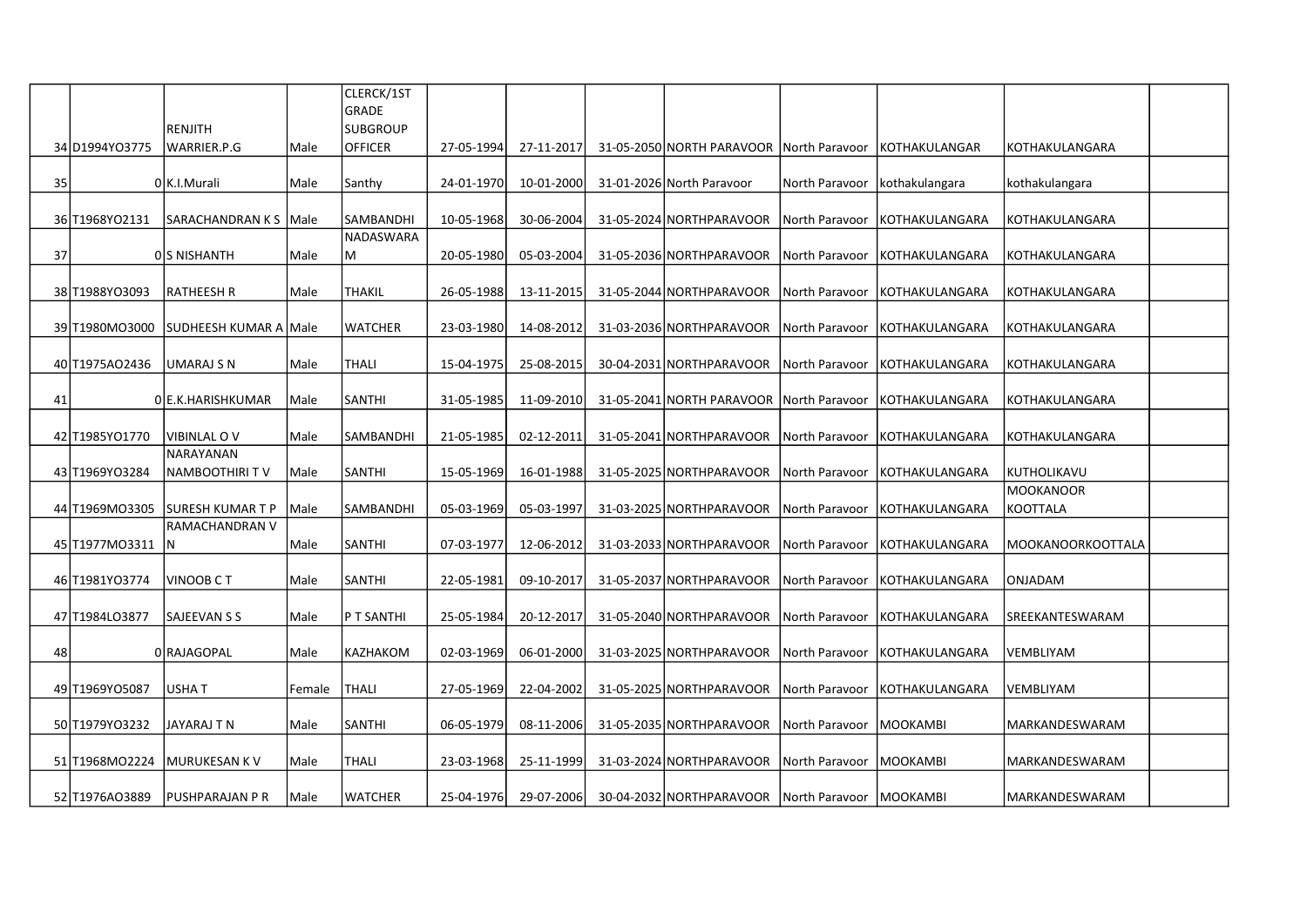|    | 53 T1966AO3252 | <b>S VENKITTAN</b>              | Male   | SANTHI                              | 17-04-1966 | 17-07-1993 | 30-04-2022 NORTHPARAVOOR                 | North Paravoor            | <b>MOOKAMBI</b> | <b>MOOKAMBI</b> |  |
|----|----------------|---------------------------------|--------|-------------------------------------|------------|------------|------------------------------------------|---------------------------|-----------------|-----------------|--|
|    | 54 T1975J03313 | <b>GOPIKM</b>                   | Male   | NADASWARA<br>lм                     | 10-01-1975 | 07-06-1995 | 31-01-2031 NORTHPARAVOOR                 | North Paravoor            | <b>MOOKAMBI</b> | <b>MOOKAMBI</b> |  |
|    | 55 T1970JO3320 | <b>RAJANKS</b>                  | Male   | SAMBANDHI                           | 18-01-1970 | 01-03-1991 | 31-01-2026 NORTHPARAVOOR                 | North Paravoor            | <b>MOOKAMBI</b> | <b>MOOKAMBI</b> |  |
|    | 56 T1971A03235 | UDAYAN P D                      | Male   | <b>THAKIL</b>                       | 22-04-1971 | 07-05-1994 | 10-04-2027 NORTHPARAVOOR                 | North Paravoor            | <b>MOOKAMBI</b> | <b>MOOKAMBI</b> |  |
|    | 57 T1974YO3885 | VIJAYAN K                       | Male   | WATCHER                             | 31-05-1974 | 15-05-2018 | 31-05-2030 NORTHPARAVOOR                 | North Paravoor            | MOOKAMBI        | MOOKAMBI        |  |
|    | 58 T1983J03316 | <b>GIREESH VIJAYAN</b>          | Male   | SAMBANDHI                           | 23-01-1983 | 04-12-2010 | 31-01-2039 NORTHPARAVOOR                 | North Paravoor   MOOKAMBI |                 | <b>MOOKAMBI</b> |  |
|    | 59 T1981CO2110 | <b>SANGEETH CS</b>              | Male   | <b>THALI</b>                        | 26-10-1981 | 13-08-2012 | 31-10-2037 NORTHPARAVOOR                 | North Paravoor   MOOKAMBI |                 | MOOKAMBI        |  |
| 60 |                | <b>KV KRISHNAN</b><br>0 NAMBIAR | Male   | KAZHAKOM                            | 13-04-1968 | 02-01-1991 | 30-04-2024 NORTHPARAVOOR                 | North Paravoor   MOOKAMBI |                 | <b>MOOKAMBI</b> |  |
|    |                |                                 |        | <b>JUNIOR</b><br><b>SUPRTIDENTE</b> |            |            |                                          |                           |                 |                 |  |
|    | 61 D1976YO3300 | V. AMBILY DEVI                  | Female | NT                                  | 03-05-1976 | 10-04-2012 | 31-05-2032 NORTH PARAVOOR North Paravoor |                           | <b>MOOKAMBI</b> | MOOKAMBI        |  |
|    | 62 T1982NO3288 | VIJESH K U                      | Male   | SANTHI                              | 09-11-1982 | 21-03-2004 | 30-11-2038 NORTHPARAVOOR                 | North Paravoor            | MOOKAMBI        | <b>MOOKAMBI</b> |  |
|    |                | <b>UNNIKUTTAN M S</b>           |        | Part Time                           |            |            |                                          |                           | Mookambi        |                 |  |
|    | 63 T1995C05098 |                                 | Male   | Santhi                              | 13-10-1995 | 08-02-2019 | 31-10-2051 N. Paravoor                   | North Paravoor            |                 | Panamittam      |  |
|    | 64 T1978FO3210 | Unnikrishnan.A.G                | Male   | Sambandhi                           | 20-02-1978 | 07-12-2010 | 28-02-2034 North Paravoor                | North Paravoor            | Naranam         | Naranam         |  |
|    |                |                                 |        |                                     |            |            |                                          |                           |                 |                 |  |
|    | 65 T1979YO3077 | K.V.Ajayan                      | Male   | lSambandi                           | 30-05-1979 | 07-12-2010 | 31-05-2035 North Paravoor                | North Paravoor            | Naranam         | Naranam         |  |
|    |                |                                 |        |                                     |            |            |                                          |                           |                 | Naranam         |  |
|    | 66 T1984Y03875 | Harish Kumar                    | Male   | Thali                               | 14-05-1984 | 05-05-2018 | 31-05-2040 North Paravoor                | North Paravoor   Naranam  |                 |                 |  |
|    | 67 T1967MO3274 | K.K.Neelakandan<br>Namboothiri  | Male   | <b>Santhi</b>                       | 08-03-1967 | 05-10-1989 | 31-03-2023 North Paravoor                | North Paravoor            | Naranam         | Naranam         |  |
|    | 68 T1985YO3946 | Y.Kannan                        | Male   | Santhi                              | 27-05-1985 | 27-11-2005 | 31-05-2041 North Paravoor                | North Paravoor            | Naranam         | Naranam         |  |
|    |                |                                 |        |                                     |            |            |                                          |                           |                 |                 |  |
|    | 69 T1985FO3208 | Ratheesh Madanan                | Male   | Nadaswaram                          | 12-02-1985 | 10-12-2012 | 28-02-2041 North Paravoor                | North Paravoor            | Naranam         | Naranam         |  |
|    |                | 70 T1983DO3257 C.S.Ayyappa Das  | Male   | Thavil                              | 30-12-1983 | 05-12-2011 | 31-12-2039 North Paravoor                | North Paravoor Naranam    |                 | Naranam         |  |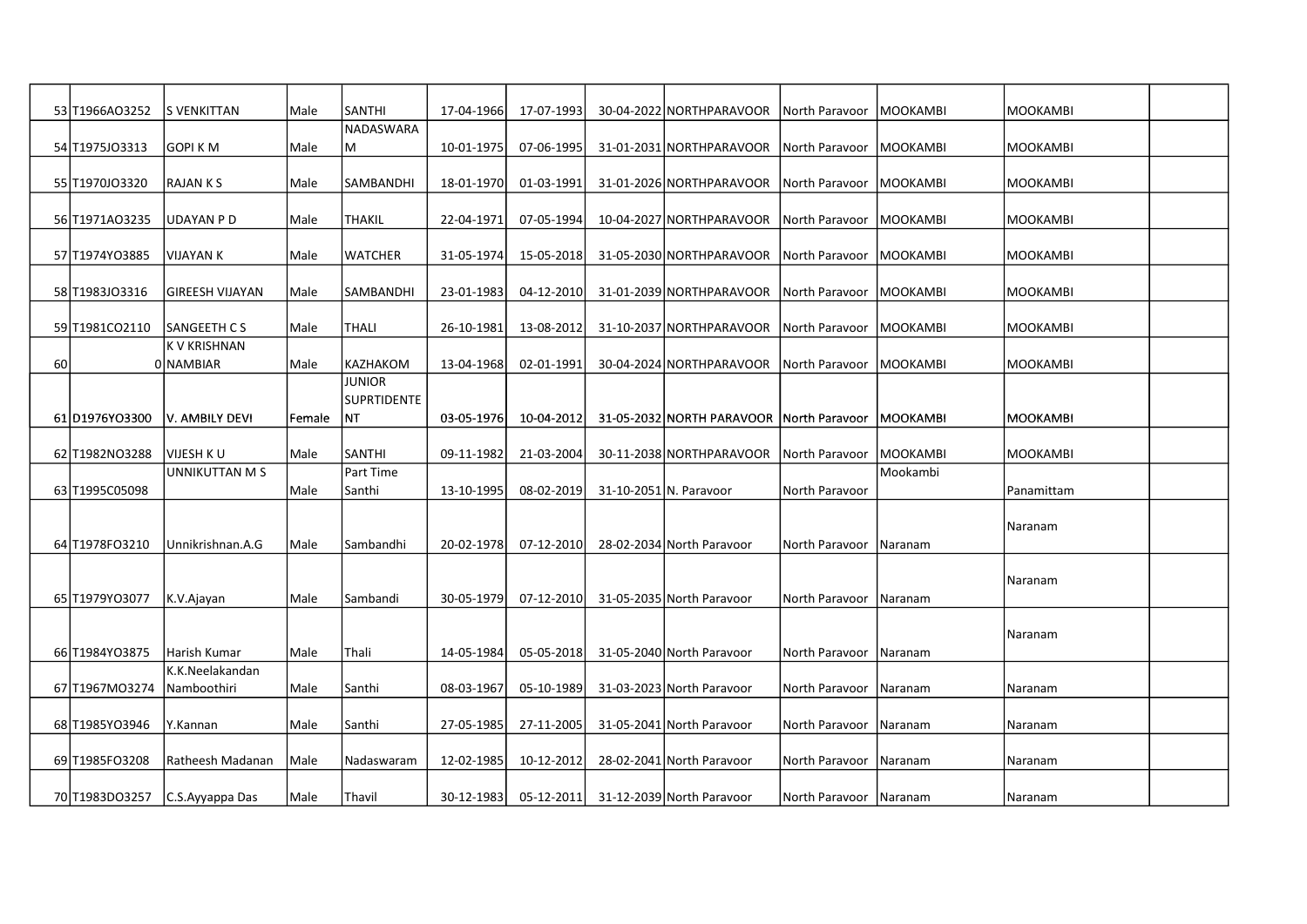| 71 T1973MO3287 | N.S.Rajendran                   | Male   | Watcher                           | 23-03-1973 | 10-07-2006 | 31-03-2029 North Paravoor                             | North Paravoor                | Naranam                        | Naranam            |  |
|----------------|---------------------------------|--------|-----------------------------------|------------|------------|-------------------------------------------------------|-------------------------------|--------------------------------|--------------------|--|
| 72 T1985GO3767 | Saneesh.M.S                     | Male   | P.T.Santhi                        | 19-08-1985 | 15-12-2017 | 31-08-2041 North Paravoor                             | North Paravoor                | Naranam                        | Konnankulangara    |  |
| 73 T1973YO3292 | K.C.Ajiraj                      | Male   | Santhi                            | 20-05-1973 | 07-11-2005 | 31-05-2029 North Paravoor                             | North Paravoor                | Naranam                        | Pattupurackal      |  |
| 74 T1977SO3446 | Suresh.R                        | Male   | Sambandhi                         | 27-09-1977 | 21-12-2010 | 30-09-2033 North Paravoor                             | North Paravoor                | Naranam                        | Pattupurackal      |  |
| 75 T1988JO2506 | Vimod Kumar T.V                 | Male   | Nadaswaram                        | 01-01-1988 | 02-02-2016 | 31-12-2043 North Paravoor                             | North Paravoor                | Naranam                        | Pattupurackal      |  |
| 76 T1985YO3204 | Sajan                           | Male   | Thavil                            | 07-05-1985 | 30-10-2014 | 31-05-2041 North Paravoor                             | North Paravoor   Naranam      |                                | Pattupurackal      |  |
| 77 T1975YO3878 | Indu.A.G                        | Female | <b>Thali</b>                      | 03-05-1975 | 05-03-2018 | 31-05-2031 North Paravoor                             | North Paravoor                | <b>INaranam</b>                | Pattupurackal      |  |
|                |                                 |        | CLERK/2ND<br>GRADE                |            |            |                                                       |                               |                                |                    |  |
| 78 D1988YO5285 | SIVITHA.K.V                     | Female | <b>SUBGROUP</b><br><b>OFFICER</b> | 08-05-1988 | 11-05-2020 | 31-05-2044 NORTH PARAVOOR North Paravoor PAKARAPILLY  |                               |                                | PAKARAPILLY        |  |
| 79 T1967YO3276 | T.S.Unnikrishnan<br>Namboothiri | Male   | Santhi                            | 10-05-1967 | 24-03-1990 | 31-05-2023 North Paravoor                             | North Paravoor Pakarappilly   |                                | Karingachira       |  |
| 80 T1984J05097 | HariT.K                         | Male   | P.T.Santhi                        | 03-01-1984 | 18-11-2019 | 31-01-2040 North Paravoor                             | North Paravoor                | Pakarappilly                   | Kombahukadavu      |  |
| 81 T1978YO3296 | Hareesh.V.R                     | Male   | Santhi                            | 12-05-1978 | 03-09-2010 | 31-05-2034 North Paravoor                             | North Paravoor Pakarappilly   |                                | Pakarappilly       |  |
| 82 T1982CO3887 | Ganesh.T.S                      | Male   | P.T.Santhi                        | 19-10-1982 | 26-05-2018 | 31-10-2038 North Paravoor                             | North Paravoor   Pakarappilly |                                | Paramel Thrikkovil |  |
| 83 T1974Y03251 | Suresh.V                        | Male   | l Watcher                         | 28-05-1974 | 06-02-2006 | 31-05-2030 North Paravoor                             | North Paravoor   Pakarappilly |                                | Paramel Thrikkovil |  |
| 84 T1976CO3218 | HARINARAYANAN C                 | Male   | SANTHI                            | 02-10-1976 | 12-03-2004 | 31-10-2032 NORTHPARAVOOR                              |                               | North Paravoor   PATTUPURAKAVU | <b>ERUMELI</b>     |  |
| 85 T1967LO1775 | RAMESHAN K B                    | Male   | KAZHAKOM                          | 07-07-1967 | 25-07-2012 | 31-07-2023 NORTHPARAVOOR                              |                               | North Paravoor   PATTUPURAKAVU | <b>ERUMELI</b>     |  |
| 86 T1981AO3298 | ARUNKUMAR K N                   | Male   | <b>SANTHI</b>                     | 23-04-1981 | 13-02-2002 | 30-04-2037 NORTHPARAVOOR                              |                               | North Paravoor   PATTUPURAKAVU | KIZHAKAMBALAMKAVU  |  |
| 87 T1982GO3279 | MAHESHKUMAR T K                 | Male   | SANTHI                            | 28-08-1982 | 18-05-2012 | 31-08-2038 NORTHPARAVOOR                              | North Paravoor                | PATTUPURAKAVU                  | KUMARAPURAM        |  |
| 88 T1978AO3205 | <b>BIJUMON K</b>                | Male   | SAMBANDHI                         | 20-04-1978 | 25-08-2003 | 30-04-2034 NORTHPARAVOOR                              |                               | North Paravoor   PATTUPURAKAVU | KUMARAPURAM        |  |
| 89 T1975YO2196 | VINOD P G                       | Male   | <b>THALI</b>                      | 26-05-1975 | 12-10-2012 | 31-05-2031 NORTHPARAVOOR North Paravoor PATTUPURAKAVU |                               |                                | KUMARAPURAM        |  |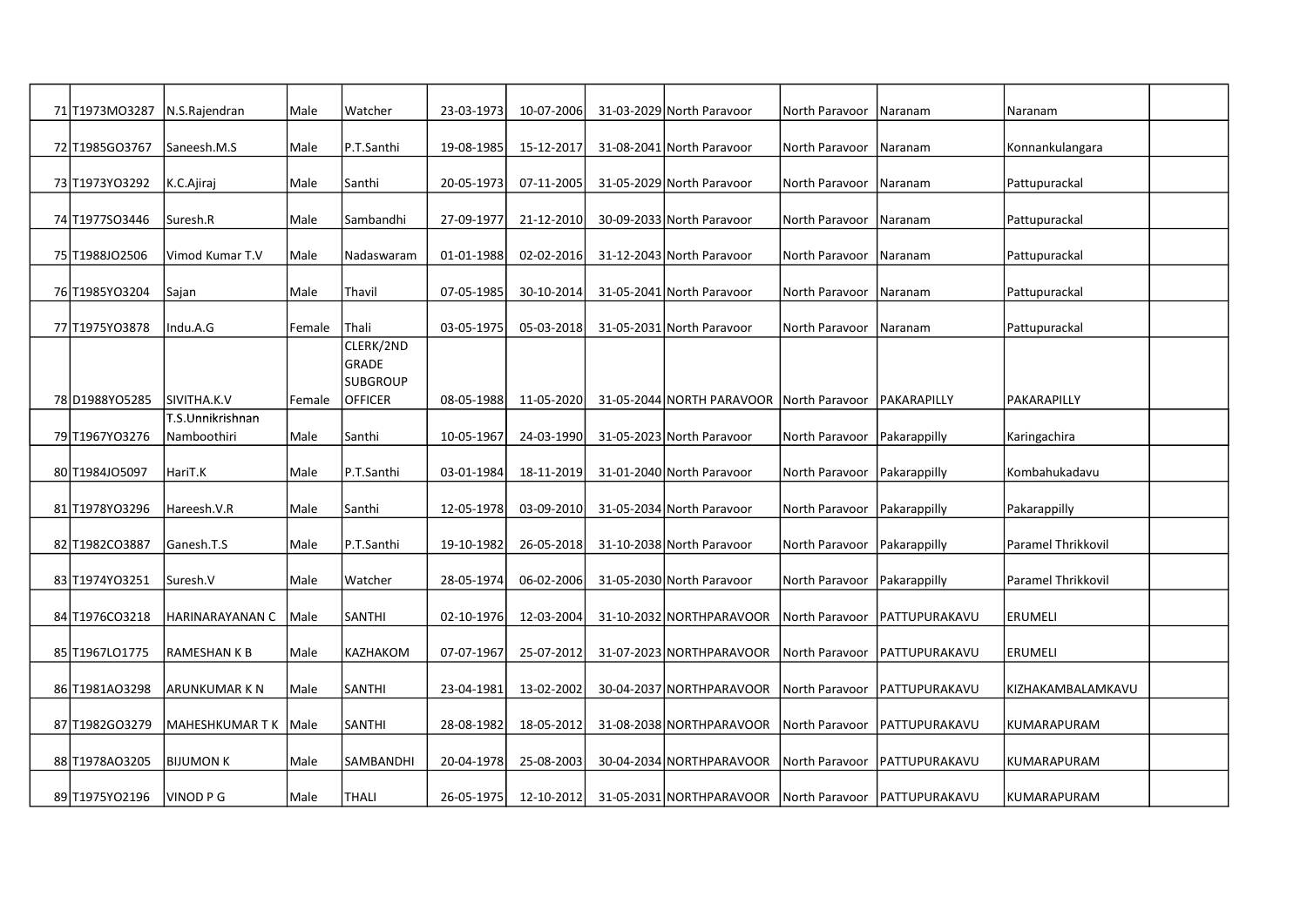|    | 90 T1971J03246               | SARASA V M         | Female | <b>THALI</b>                      | 10-01-1971            | 27-07-2012 | 31-01-2027 NORTHPARAVOOR                 | North Paravoor             | IPATTUPURAKAVU         | PATTUPURAKAVU   |  |
|----|------------------------------|--------------------|--------|-----------------------------------|-----------------------|------------|------------------------------------------|----------------------------|------------------------|-----------------|--|
|    | 91 T1984YO3295               | JEEVANKUMAR S      | Male   | <b>WATCHER</b>                    | 31-05-1984            | 18-08-2009 | 31-05-2040 NORTHPARAVOOR                 | North Paravoor             | PATTUPURAKAVU          | PATTUPURAKKAVU  |  |
| 92 |                              | O DEVARAJ N S      | Male   | <b>WATCHER</b>                    | 03-05-1981            | 19-07-2021 | 31-05-2037 NORTHPARAVOOR                 | North Paravoor             | <b>PATTUPURAKKAV</b>   | AMBALAMEDU      |  |
|    | 93 T1970AO3217               | HARIDASAN P K      | Male   | <b>SANTHI</b>                     | 30-04-1970            | 10-01-2000 | 30-06-2026 NORTHPARAVOOR                 | North Paravoor             | <b>PATTUPURAKKAVU</b>  | AMBALAMEDU      |  |
|    | 94 T1981YO5090               | SURESH M S         | Male   | P.T SANTHI                        | 22-05-1981            | 22-05-2020 | 31-05-2037 NORTHPARAVOOR                 | North Paravoor             | PATTUPURAKKAVU         | AMBALAMEDU      |  |
|    | 95 T1988JO5089               | <b>RANEESH K R</b> | Male   | P T SANTHI                        | 30-01-1988            | 07-02-2019 | 31-01-2044 NORTHPARAVOOR                 | North Paravoor             | PATTUPURAKKAVU         | KEERAMKUZHI     |  |
|    | 96 T1985AO5091               | <b>SANEESH S</b>   | Male   | P T SANTHI                        | 20-04-1985            | 25-05-2020 | 30-04-2041 NORTHPARAVOOR                 | North Paravoor             | PATTUPURAKKAVU         | KEERAMKUZHI     |  |
|    | 97 T1980SO3309               | SAJEESH V R        | Male   | <b>SANTHI</b>                     | 28-09-1980            | 26-06-2005 | 30-09-2036 NORTHPARAVOOR                 | North Paravoor             | PATTUPURAKKAVU         | PATTUPURAKKAVU  |  |
| 98 |                              | O AJITHKUMAR B M   | Male   | <b>SANTHI</b>                     | 28-05-1971            | 25-02-1993 | 31-05-2027 NORTHPARAVOOR                 | North Paravoor             | PATTUPURAKKAVU         | PATTUPURAKKAVU  |  |
|    |                              |                    |        | L.D.CLERCK/2<br><b>ND GRADE</b>   |                       |            |                                          |                            |                        |                 |  |
|    | 99 D1989 JO3301              | NAYANA RAVI        | Female | <b>SUBGROUP</b><br><b>OFFICER</b> | 29-01-1989            | 09-04-2012 | 31-01-2045 NORTH PARAVOOR North Paravoor |                            | <b>IPATTUPURAKKAVU</b> | IPATTUPURAKKAVU |  |
|    | 100 T1987SO3760              | V.Dileep           | Male   | P.T.Santhy                        | 17-09-1987            | 15-12-2017 | 30-09-2043 North Paravoor                | North Paravoor             | Peruvanam              | Karayil         |  |
|    | 101 T1969YO3310              | N.P.Padmanabhan    | Male   | Santhi                            | 20-05-1969            | 14-11-1996 | 31-05-2025 North Paravoor                | North Paravoor             | Peruvanam              | Payankal        |  |
|    | 102 T1970AO2199              | M.Rajarajan        | Male   | Sambanthy                         | 30-04-1970            | 01-10-1990 | 30-04-2026 North Paravoor                | North Paravoor             | Peruvanam              | Payankal        |  |
|    | 103 T1979YO3888              | K.G.Praveen kumar  | Male   | Watcher                           | 23-05-1979 08.05.2018 |            | 31-05-2035 North Paravoor                | North Paravoor             | Peruvanam              | Payankal        |  |
|    | 104 T1992CO5096              | Subash. B          | Male   | P.T.Sanhi                         | 11-10-1992            | 28-05-2020 | 31-10-2048 North Paravoor                | North Paravoor             | Peruvanam              | Perumcherymadam |  |
|    |                              |                    |        | CLERCK/2ND<br><b>GRADE</b>        |                       |            |                                          |                            |                        |                 |  |
|    | 105 D1982AO5084              | SABITHA.T          | Female | <b>SUBGROUP</b><br><b>OFFICER</b> | 20-04-1982            | 11-05-2020 | 30-04-2038 NORTH PARAVOOR North Paravoor |                            | PERUVANAM              | PERUVANAM       |  |
|    |                              |                    |        |                                   |                       |            |                                          |                            |                        |                 |  |
|    | 106 T1976YO3822              | Sindhu.K.C         | Female | Thali                             | 11-05-1976            | 05-05-2018 | 31-05-2032 North Paravoor                | North Paravoor             | Peruvaram              | Peruvaram       |  |
|    | 107 T1971MO3231 Sundaran.P.K |                    | Male   | Santhi                            | 28-03-1971            | 29-03-2002 | 31-03-2027 North Paravoor                | North Paravoor   Peruvaram |                        | Mannam          |  |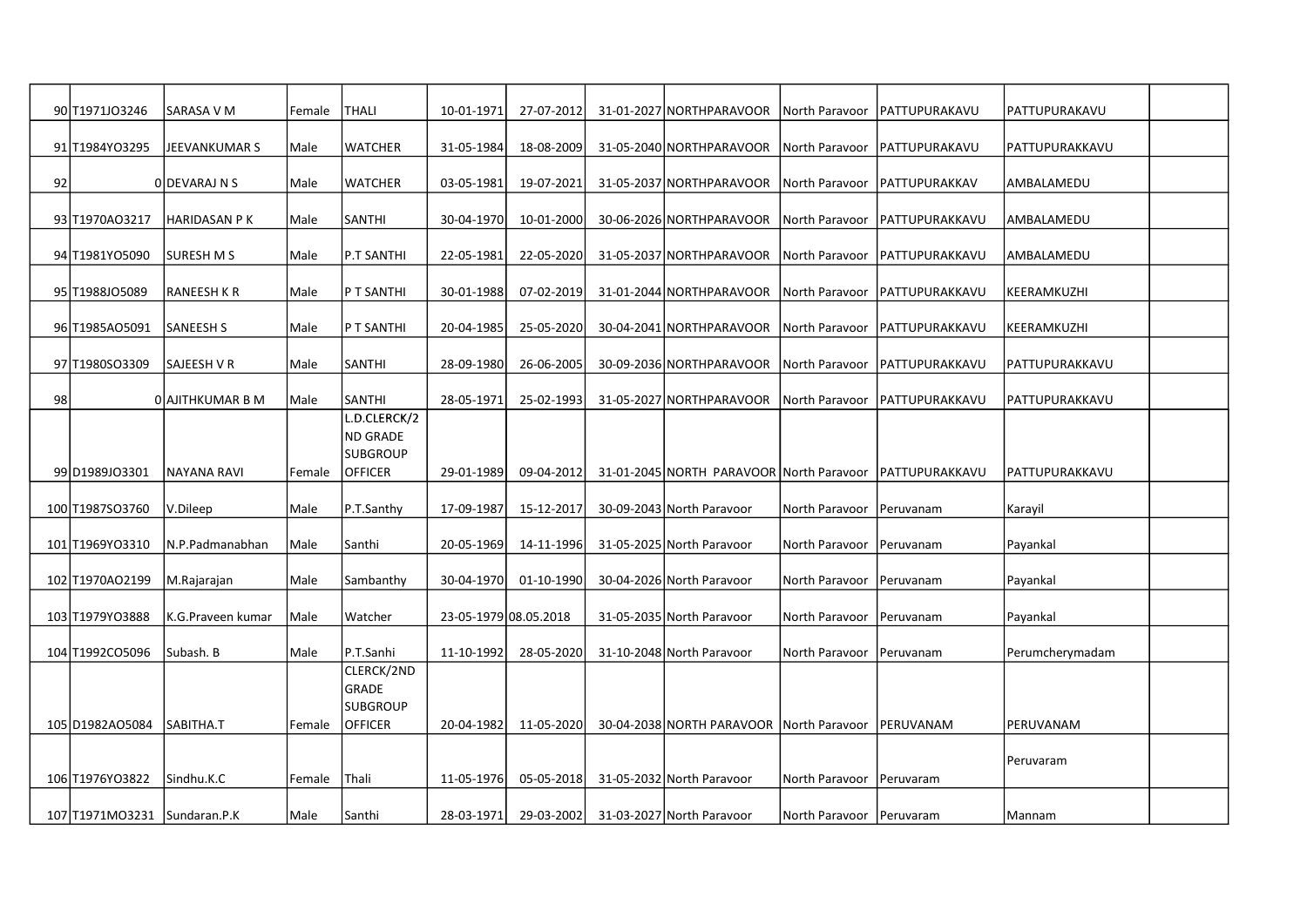|                 | Jothish               |        |                     |            |            |                                          |                            |                   |                   |  |
|-----------------|-----------------------|--------|---------------------|------------|------------|------------------------------------------|----------------------------|-------------------|-------------------|--|
| 108 T1974N03874 | Govindankutty         | Male   | Thali               | 23-11-1974 | 18-05-2018 | 30-11-2030 North Paravoor                | North Paravoor             | Peruvaram         | Mannam            |  |
| 109 T1972YO5289 | Ashok Kumar.G         | Male   | Kazhakam            | 31-05-1972 | 16-10-2002 | 31-05-2028 North Paravoor                | North Paravoor             | Peruvaram         | Nanthikulangara   |  |
|                 | Ajihan                |        |                     |            |            |                                          |                            |                   |                   |  |
| 110 T1972YO3194 | Namboothiri.T.S       | Male   | Santhi              | 24-05-1972 | 24-05-1990 | 31-05-2028 North Paravoor                | North Paravoor             | Peruvaram         | Nanthikulangara   |  |
|                 |                       |        |                     |            |            |                                          |                            |                   | PARUVARAM         |  |
| 111 D1991X05404 | AKHIL KUMAR.K.H       | Male   | <b>GUARD</b>        | 27-05-1991 | 12-05-2021 | 31-05-2047 NORTH PARAVOOR                | North Paravoor             | PERUVARAM         | <b>STRONGROOM</b> |  |
| 112 T1969AO3314 | Ramdas.P.K            | Male   | Nadaswaram          | 09-04-1969 | 10-05-1991 | 30-04-2025 North Paravoor                | North Paravoor   Peruvaram |                   | Peruvaram         |  |
|                 |                       |        |                     |            |            |                                          |                            |                   |                   |  |
| 113 T1967MO3059 | M.P.Harikuttan        | Male   | Thavil              | 23-03-1967 | 13-06-1987 | 31-03-2023 North Paravoor                | North Paravoor             | Peruvaram         | Peruvaram         |  |
|                 |                       |        |                     |            |            |                                          |                            |                   |                   |  |
| 114 T1966LO2014 | Sudhakaran.N.S        | Male   | Thali               | 28-07-1966 | 10-10-1991 | 31-07-2022 North Paravoor                | North Paravoor             | Peruvaram         | Peruvaram         |  |
|                 |                       |        | Karnma<br>Kazhakam  |            |            |                                          |                            |                   |                   |  |
| 115 K1970MO3266 | N.Valsala             | Female | Mala                | 28-03-1970 | 01-01-1992 | 31-03-2026 North Paravoor                | North Paravoor             | Peruvaram         | Peruvaram         |  |
|                 |                       |        |                     |            |            |                                          |                            |                   |                   |  |
| 116 T1982AO2001 | Aneesh.A.V            | Male   | Kazhakam            | 12-04-1982 | 26-07-2012 | 30-04-2038 North Paravoor                | North Paravoor             | Peruvaram         | Peruvaram         |  |
|                 | Prasanth              |        |                     |            |            |                                          |                            |                   |                   |  |
| 117 T1984YO3241 | Viswanathan           | Male   | Sambandhy           | 30-05-1984 | 04-07-2005 | 31-05-2040 North Paravoor                | North Paravoor   Peruvaram |                   | Peruvaram         |  |
|                 |                       |        |                     |            |            |                                          |                            |                   |                   |  |
| 118 T1978DO3269 | Rajeev Raou           | Male   | Santhi              | 25-12-1978 | 19-11-2011 | 31-12-2034 North Paravoor                | North Paravoor             | Peruvaram         | Peruvaram         |  |
| 119 T1986YO3261 | Anoop.K.J             | Male   | Santhi              | 15-05-1986 | 22-09-2010 | 31-05-2042 North Paravoor                | North Paravoor             | Peruvaram         | Peruvaram         |  |
|                 |                       |        |                     |            |            |                                          |                            |                   |                   |  |
| 120 T1986MO3216 | Vineesh.K.P           | Male   | Santhi              | 15-03-1986 | 22-11-2011 | 31-03-2042 North Paravoor                | North Paravoor             | Peruvaram         | Peruvaram         |  |
|                 |                       |        | Aanashevuka         |            |            |                                          |                            |                   |                   |  |
|                 |                       |        | $\vert$ m (duty     |            |            |                                          |                            |                   |                   |  |
| 121 T1978J03237 | Sanal Kumar.V.A       | Male   | watcher)            | 26-01-1978 | 26-03-1999 | 31-01-2034 North Paravoor                | North Paravoor             | Peruvaram         | Peruvaram         |  |
|                 |                       |        | <b>HEAD</b>         |            |            |                                          |                            |                   |                   |  |
| 122 D1966CO3429 | SANKRANARAYANAN<br>R. | l Male | CLERK/HR.GR.<br>SGO | 06-10-1960 | 25-04-1989 | 31-10-2022 NORTH PARAVOOR North Paravoor |                            | <b>IPERUVARAM</b> | PERUVARAM         |  |
|                 |                       |        |                     |            |            |                                          |                            |                   | PERUVARAM         |  |
| 123 D1997U05414 | AKSHAY KUMAR          | Male   | <b>GUARD</b>        | 15-06-1997 | 12-05-2021 | 30-06-2053 NORTH PARAVOOR North Paravoor |                            | PERUVARAM         | <b>STRONGROOM</b> |  |
|                 |                       |        |                     |            |            |                                          |                            |                   | PERUVARAM         |  |
| 124 D1995YO5413 | ARJUN.K.R             | Male   | <b>GUARD</b>        | 13-05-1995 | 18-05-2021 | 31-05-2051 NORTH PARAVOOR North Paravoor |                            | PERUVARAM         | <b>STRONGROOM</b> |  |
|                 |                       |        | Karanama            |            |            |                                          |                            |                   |                   |  |
| 125 K1968AO3233 | Sreehari.P.S          | Male   | Kazhakam            | 20-04-1968 | 01-04-1996 | 30-04-2024 North Paravoor                | North Paravoor             | Peruvaram         | Thathapilly       |  |
|                 |                       |        |                     |            |            |                                          |                            |                   |                   |  |
| 126 T1972NO3291 | Hari.P                | Male   | Santhi              | 26-11-1972 | 19-07-2001 | 30-11-2028 North Paravoor                | North Paravoor   Peruvaram |                   | Thathappilly      |  |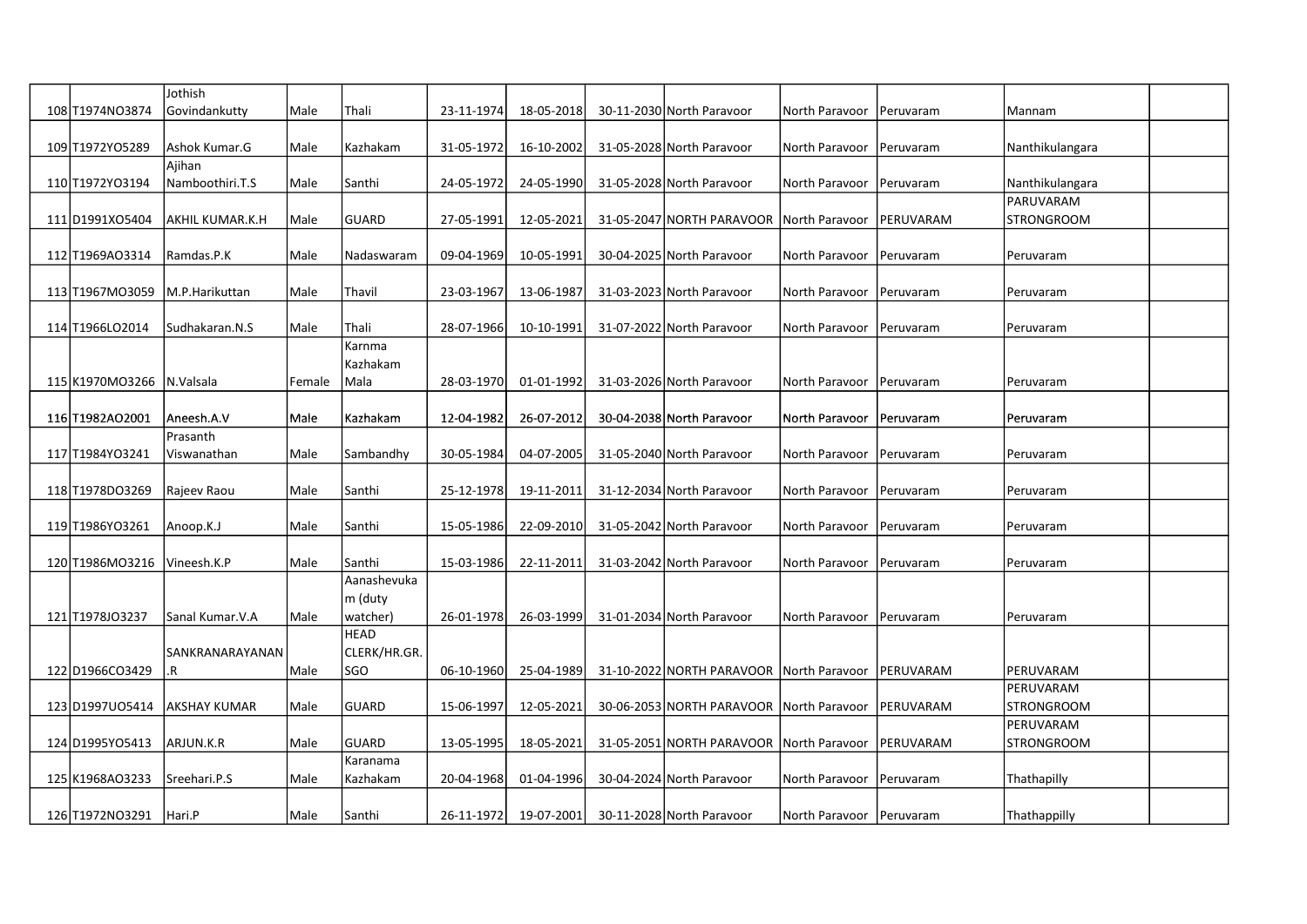|     |                  |                         |        |                 |            |            |                                          |                |                        | PERUVARAM           |  |
|-----|------------------|-------------------------|--------|-----------------|------------|------------|------------------------------------------|----------------|------------------------|---------------------|--|
|     | 127 D1994 U05481 | BINEESH.E.B             | Male   | GUARD           | 13-06-1994 | 12-05-2021 | 30-06-2050 NORTH PARAVOOR North Paravoor |                | PERUVARAM              | STRONGROOM          |  |
|     |                  |                         |        |                 |            |            |                                          |                |                        |                     |  |
|     | 128 T1989F03770  | UNNIKRISHNAN M N   Male |        | P T SANTHI      | 22-02-1989 | 14-12-2017 | 28-02-2045 NORTHPARAVOOR                 | North Paravoor | PUTHOORPILLY           | MADHURAMEENAKSHI    |  |
|     |                  |                         |        |                 |            |            |                                          |                |                        |                     |  |
|     | 129 T1970YO3212  | <b>ANILKUMAR S</b>      | Male   | KAZHAKOM        | 01-05-1970 | 14-04-1989 | 31-05-2026 NORTHPARAVOOR                 | North Paravoor | PUTHOORPILLY           | MADHUVINMEL         |  |
|     |                  |                         |        |                 |            |            |                                          |                |                        |                     |  |
|     | 130 T1984YO5099  | RATHEESH T P            | Male   | P.T SANTHI      | 23-05-1984 | 07-02-2019 | 31-05-2040 NORTHPARAVOOR                 | North Paravoor | <b>PUTHOORPILLY</b>    | PALLIPURATHUKAVU    |  |
|     |                  | ANANTHAKRISHNAN         |        |                 |            |            |                                          |                |                        |                     |  |
|     | 131 T1999D05288  | P B                     | Male   | P.T SANTHI      | 18-12-1999 | 28-10-2020 | 31-12-2055 NORTHPARAVOOR                 | North Paravoor | PUTHOORPILLY           | PARAVATHUKAVU       |  |
|     |                  |                         |        |                 |            |            |                                          |                |                        |                     |  |
|     | 132 T1967YO3262  | MUKUNDAN M K            | Male   | SAMBANDHI       | 12-05-1967 | 01-01-1986 | 31-05-2023 NORTHPARAVOOR                 | North Paravoor | <b>PUTHOORPILLY</b>    | PUTHOORPILLY        |  |
|     |                  |                         |        |                 |            |            |                                          |                |                        |                     |  |
|     | 133 T1975SO3271  | SHIBU M P               | Male   | <b>THALI</b>    | 08-09-1975 | 18-03-1999 | 30-09-2031 NORTHPARAVOOR                 | North Paravoor | <b>PUTHOORPILLY</b>    | PUTHOORPILLY        |  |
|     |                  |                         |        |                 |            |            |                                          |                |                        |                     |  |
|     | 134 T1973DO3226  | MANOJKUMAR P M          | Male   | <b>WATCHER</b>  | 25-12-1973 | 12-03-2004 | 31-12-2029 NORTHPARAVOOR                 | North Paravoor | PUTHOORPILLY           | PUTHOORPILLY        |  |
|     |                  |                         |        | CLERCK/2ND      |            |            |                                          |                |                        |                     |  |
|     |                  |                         |        | GRADE           |            |            |                                          |                |                        |                     |  |
|     |                  |                         |        | <b>SUBGROUP</b> |            |            |                                          |                |                        |                     |  |
|     | 135 T1969NO3312  | <b>P.N.HARIKUTTAN</b>   | Male   | <b>OFFICER</b>  | 10-11-1969 | 09-06-1992 | 30-11-2025 NORTH PARAVOOR North Paravoor |                | <b>PUTHOORPILLY</b>    | <b>PUTHOORPILLY</b> |  |
|     |                  |                         |        |                 |            |            |                                          |                |                        |                     |  |
|     | 136 T1989YO5088  | <b>SANEESH S</b>        | Male   | <b>SANTHI</b>   | 20-05-1989 | 05-10-2017 | 31-05-2045 NORTHPARAVOOR                 | North Paravoor | PUTHOORPILLY           | RAJARAJESWARI       |  |
|     |                  |                         |        |                 |            |            |                                          |                |                        |                     |  |
|     | 137 T1976YO3127  | AJITHKUMAR G            | Male   | <b>KAZHAKOM</b> | 27-05-1976 | 28-11-2011 | 31-05-2032 NORTHPARAVOOR                 | North Paravoor | <b>PUTHOORPILLY</b>    | RAJARAJESWARI       |  |
|     |                  | GOVINDAN K              |        |                 |            |            |                                          |                |                        |                     |  |
|     | 138 T1990FO3880  | KUNDAYAR                | Male   | <b>SANTHI</b>   | 03-02-1990 | 18-04-2012 | 28-02-2046 NORTHPARAVOOR                 | North Paravoor | PUTHOORPILLYY          | MADHUVINMEL         |  |
|     |                  |                         |        |                 |            |            |                                          |                |                        |                     |  |
|     | 139 T1977YO3254  | JAYADEVAN S K           | Male   | SANTHI          | 30-05-1977 | 18-09-2006 | 31-05-2033 NORTHPARAVOOR                 | North Paravoor | <b>IPUTHOORPPILLY</b>  | PUTHOORPILLY        |  |
|     |                  |                         |        |                 |            |            |                                          |                | THIRUMOOZHIKULA        |                     |  |
|     | 140 T1981DO1822  | SUDHEESH E B            | Male   | P T SANTHI      | 26-07-1984 | 12-09-2018 | 31-07-2040 NORTHPARAVOOR                 | North Paravoor | IM.                    | <b>AYIROOR</b>      |  |
|     |                  | NEELAKANDA              |        |                 |            |            |                                          |                | THIRUMOOZHIKULA        |                     |  |
|     | 141 T1983MO3761  | PRAKASH                 | Male   | <b>SANTHI</b>   | 20-03-1983 | 22-12-2017 | 31-03-2039 NORTHPARAVOOR                 | North Paravoor | IM.                    | CHIRAKKAL           |  |
|     |                  |                         |        |                 |            |            |                                          |                | THIRUMOOZHIKULA        |                     |  |
| 142 |                  | 0 ASWATHI MOHAN         | Female | K KAZHAKOM      | 09-09-1993 | 24-12-2017 | 30-09-2049 NORTHPARAVOOR                 | North Paravoor | lм                     | CHIRAKKAL           |  |
|     |                  |                         |        |                 |            |            |                                          |                | THIRUMOOZHIKULA        |                     |  |
|     | 143 T1994J05092  | VISHNU SAJAN            | Male   | P T SANTHI      | 07-01-1994 | 27-05-2020 | 31-05-2050 NORTHPARAVOOR                 | North Paravoor | IM.                    | EESHANIMATTAM       |  |
|     |                  |                         |        |                 |            |            |                                          |                | <b>THIRUMOOZHIKULA</b> |                     |  |
|     | 144 T1978CO3240  | <b>SURESH BABU</b>      | Male   | <b>SANTHI</b>   | 10-10-1978 | 21-09-2010 | 31-10-2034 NORTHPARAVOOR                 | North Paravoor | IM.                    | ELANTHIKARA         |  |
|     |                  |                         |        |                 |            |            |                                          |                | <b>THIRUMOOZHIKULA</b> |                     |  |
|     | 145 T1992YO5287  | VISHNUJITH T S          | Male   | P T SANTHI      | 07-05-1992 | 11-01-2021 | 31-05-2048 NORTHPARAVOOR                 | North Paravoor | IM.                    | KURINGAZHIP         |  |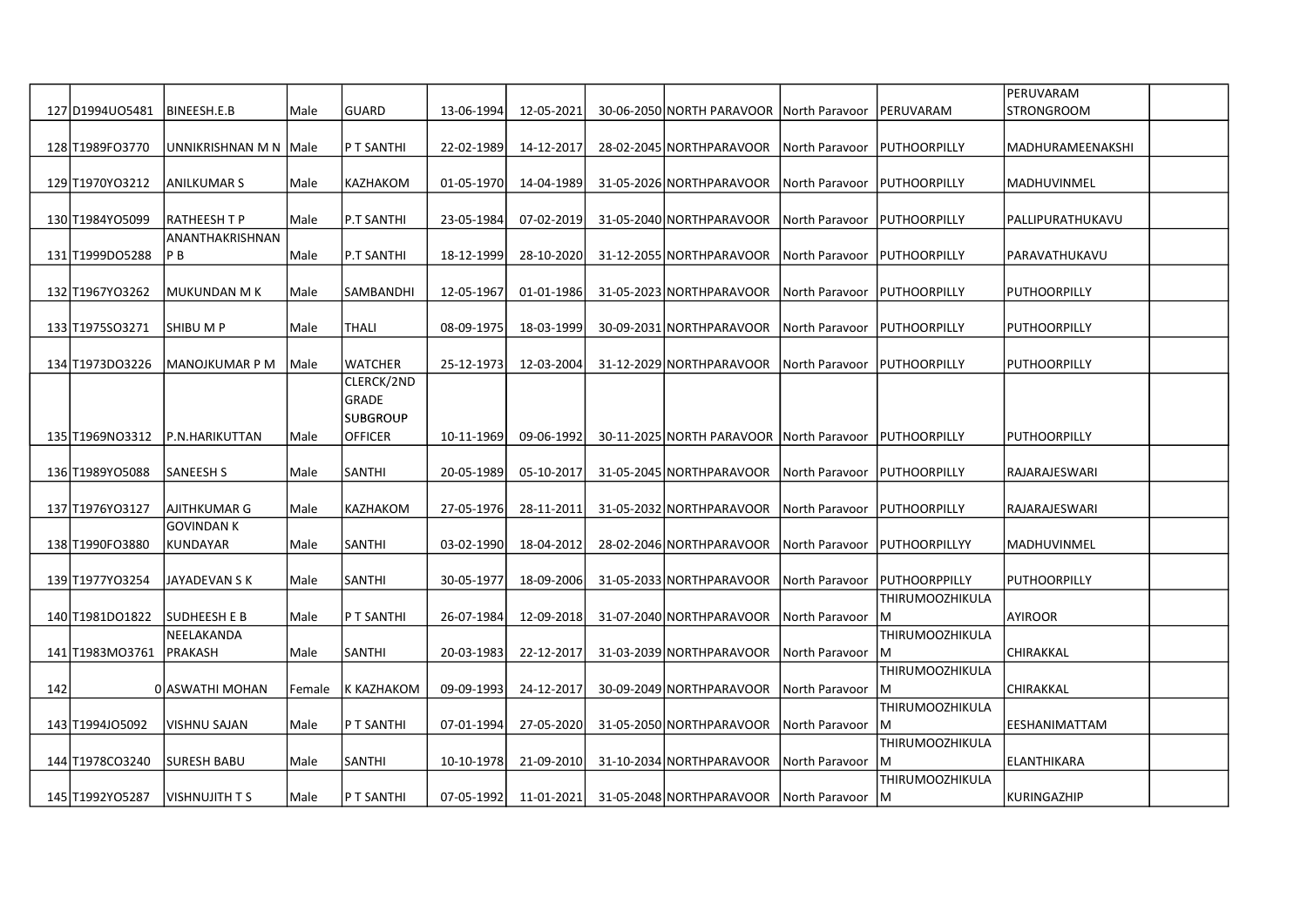|                  |                   |        |                 |            |            |                                          |                               | THIRUMOOZHIKULA        | RAMAPURAM        |            |
|------------------|-------------------|--------|-----------------|------------|------------|------------------------------------------|-------------------------------|------------------------|------------------|------------|
| 146 T1983MO3432  | <b>RAMESAN NV</b> | Male   | <b>SANTHI</b>   | 16-03-1983 | 05-10-2017 | 31-03-2039 NORTHPARAVOOR                 | North Paravoor                | M                      | CHETTARICKAL     |            |
|                  |                   |        |                 |            |            |                                          |                               | <b>THIRUMOOZHIKULA</b> |                  |            |
| 147 T1976 LO2937 | T R BABU          | Male   | <b>SANTHI</b>   | 26-07-1976 | 20-09-2010 | 31-07-2032 NORTHPARAVOOR                 | North Paravoor                | lM                     | THIRUMOOZHIKULAM |            |
|                  |                   |        |                 |            |            |                                          |                               | THIRUMOOZHIKULA        |                  |            |
| 148 T1972YO4169  | V K GOPASARMA     | Male   | <b>SANTHI</b>   | 03-05-1972 | 12-09-2005 | 31-05-2028 NORTHPARAVOOR                 | North Paravoor                | lм                     | THIRUMOOZHIKULAM |            |
|                  |                   |        |                 |            |            |                                          |                               | THIRUMOOZHIKULA        |                  |            |
| 149 K1965DO3250  | lg suresh         | Male   | K KAZHAKOM      | 24-12-1965 | 15-06-2002 | 31-12-2021 NORTHPARAVOOR                 | North Paravoor                | lм                     | THIRUMOOZHIKULAM |            |
|                  |                   |        |                 |            |            |                                          |                               | THIRUMOOZHIKULA        |                  |            |
| 150 T1968YO3087  | A K HARIKUMAR     | Male   | <b>WATCHER</b>  | 20-05-1968 | 17-07-1994 | 31-05-2024 NORTHPARAVOOR                 | North Paravoor                | IМ                     | THIRUMOOZHIKULAM |            |
|                  |                   |        |                 |            |            |                                          |                               | THIRUMOOZHIKULA        |                  |            |
| 151 T1976YO3256  | GIREESH KUMAR K   | Male   | SAMBANDHI       | 14-05-1976 | 06-10-1997 | 30-10-2032 NORTHPARAVOOR                 | North Paravoor                | ļМ                     | THIRUMOOZHIKULAM |            |
|                  |                   |        |                 |            |            |                                          |                               | <b>THIRUMOOZHIKULA</b> |                  |            |
| 152 T1985NO2978  | T N HAREESH       | Male   | SAMBANDHI       | 06-11-1985 | 23-08-2012 | 30-11-2041 NORTHPARAVOOR                 | North Paravoor                | lм                     | THIRUMOOZHIKULAM |            |
|                  |                   |        |                 |            |            |                                          |                               | <b>THIRUMOOZHIKULA</b> |                  |            |
| 153 T1972YO3486  | E G GANAPATHY     | Male   | <b>THAKIL</b>   | 20-05-1972 | 03-08-1992 | 31-05-2028 NORTHPARAVOOR                 | North Paravoor                | lM                     | THIRUMOOZHIKULAM |            |
|                  |                   |        |                 |            |            |                                          |                               | <b>THIRUMOOZHIKULA</b> |                  |            |
| 154 T1980JO3203  | M A ACHUTHAN      | Male   | <b>THALI</b>    | 01-07-1980 | 09-02-2016 | 31-01-2036 NORTHPARAVOOR                 | North Paravoor                | lм                     | THIRUMOOZHIKULAM |            |
|                  |                   |        | <b>HIGHER</b>   |            |            |                                          |                               |                        |                  |            |
|                  |                   |        | <b>GRADE</b>    |            |            |                                          |                               |                        |                  |            |
|                  |                   |        | <b>SUBGROUP</b> |            |            |                                          |                               |                        |                  |            |
|                  |                   |        | OFFICER/CLER    |            |            |                                          |                               | THIRUMOOZHIKULA        |                  |            |
| 155 D1968LO3158  | V.VASUDEVAN       | Male   | <b>ICK</b>      | 27-07-1968 | 14-01-1988 | 31-07-2024 NORTH PARAVOOR North Paravoor |                               | M                      | THIRUMOOZHIKULAM | SUSPENSION |
|                  |                   |        | HIGHRT          |            |            |                                          |                               |                        |                  |            |
|                  |                   |        | GRADE           |            |            |                                          |                               |                        |                  |            |
|                  |                   |        | <b>SUBGROUP</b> |            |            |                                          |                               | THIRUMOOZHIKULA        |                  |            |
| 156 D1967YO2429  | K.R.VIJAYAKUMAR   | Male   | <b>OFFICER</b>  | 20-05-1967 | 01-04-1988 | 31-05-2023 NORTH PARAVOOR North Paravoor |                               | IМ                     | THIRUMOOZHIKULAM |            |
|                  |                   |        |                 |            |            |                                          |                               | <b>THIRUMOOZHIKULA</b> |                  |            |
| 157 T1988DO5291  | SHAMIL P K        | Male   | <b>SANTHI</b>   | 03-12-1988 | 11-01-2021 | 31-12-2044 NORTHPARAVOOR                 | North Paravoor                | lм                     | VALLOPILLY       |            |
|                  |                   |        |                 |            |            |                                          |                               |                        |                  |            |
| 158 T1968J03317  | lSunil.M.K        | Male   | Santhi          | 03-01-1968 | 01-08-1990 | 31-01-2024 North Paravoor                | North Paravoor                | <b>Thiruvalloor</b>    | Alangattukavu    |            |
|                  |                   |        |                 |            |            |                                          |                               |                        |                  |            |
| 159 T1981YO3763  | Suraj.V.S         | Male   | P.T.Santhy      | 14-05-1981 | 23-05-2018 | 31-05-2037 North Paravoor                | North Paravoor                | Thiruvalloor           | Chiragara        |            |
|                  | Narayanan         |        |                 |            |            |                                          |                               |                        |                  |            |
| 160 T1970YO3206  | Namboothiri       | Male   | Santhi          | 26-05-1970 | 14-11-1996 | 31-05-2026 North Paravoor                | North Paravoor                | Thiruvalloor           | Eravipuram       |            |
|                  |                   |        |                 |            |            |                                          |                               |                        |                  |            |
|                  | Manoj.K.H         | Male   | Santhi          | 05-05-1975 | 27-06-2005 | 31-05-2031 North Paravoor                | North Paravoor                | Thiruvalloor           | Keezhanikavu     |            |
| 161 T1975T03280  |                   |        |                 |            |            |                                          |                               |                        |                  |            |
|                  |                   |        |                 |            |            |                                          |                               |                        |                  |            |
| 162 T1966YO3225  | K.V.Padmini       | Female | Kazhakam        | 10-05-1966 | 07-04-1990 | 31-05-2022 North Paravoor                | North Paravoor                | Thiruvalloor           | Keezhanikavu     |            |
| 163 T1983A03771  | Prasanth.P.P      | Male   | P.T.Santhy      | 11-04-1983 | 15-12-2017 | 30-04-2039 North Paravoor                | North Paravoor   Thiruvalloor |                        | Kogorpilly       |            |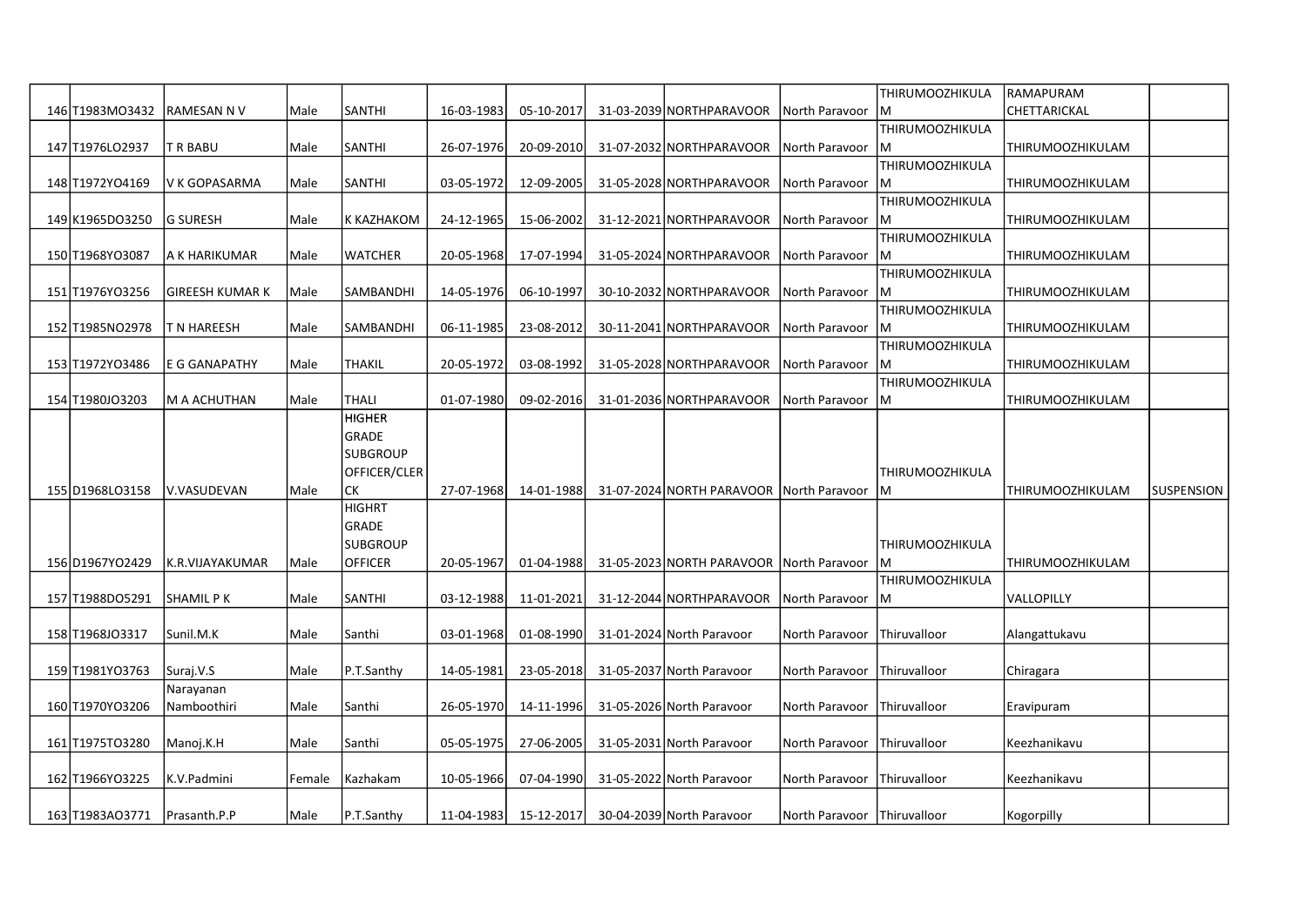|     |                            |                                  |        | Karanma                   |            |            |                                          |                               |                      |                                 |  |
|-----|----------------------------|----------------------------------|--------|---------------------------|------------|------------|------------------------------------------|-------------------------------|----------------------|---------------------------------|--|
|     | 164 K1977YO3308            | Satheeshan                       | Male   | P.T.Kazhakam              | 20-05-1977 | 24-10-2004 | 31-05-2033 North Paravoor                | North Paravoor                | <b>Thiruvalloor</b>  | Kogorpilly                      |  |
|     |                            |                                  |        |                           |            |            |                                          |                               |                      |                                 |  |
|     | 165 T1983 YO5290           | Sajeev.M.K                       | Male   | P.T.Santhy                | 12-04-1983 | 12-01-2021 | 30-04-2039 North Paravoor                | North Paravoor                | <b>Thiruvalloor</b>  | Kollapparambu<br>Kottayathukavu |  |
|     | 166 T1979YO3196            | Ajith.K.A                        | Male   | Santhy                    | 01-05-1979 | 21-09-2010 | 31-05-2035 North Paravoor                | North Paravoor                | Thiruvalloor         |                                 |  |
|     | 167 T1997MO5095            | Akshy                            | Male   | P.T.Santhy                | 27-03-1997 | 18-12-2017 | 31-03-2053 North Paravoor                | North Paravoor                | <b>Thiruvalloor</b>  | Narayanamangalam                |  |
|     |                            |                                  |        | Karanma                   |            |            |                                          |                               |                      |                                 |  |
|     |                            |                                  |        | Trikovil                  |            |            |                                          |                               |                      |                                 |  |
|     | 168 K1968YO3297            | Sankaran Moosath                 | Male   | Pravarthy                 | 13-05-1968 | 11-12-1987 | 31-05-2024 North Paravoor                | North Paravoor                | <b>Thiruvalloor</b>  | Thiruvalloo                     |  |
|     |                            | D.Maheswaran                     |        |                           |            |            |                                          |                               |                      |                                 |  |
|     | 169 T1981YO2747            | Namboothiri                      | l Male | Santhi                    | 27-05-1981 | 17-05-2006 | 31-05-2037 North Paravoor                | North Paravoor                | <b>Thiruvalloor</b>  | Thiruvalloor                    |  |
|     | 170 T1979MO3001            | Shivaprasad                      | Male   | Santhi                    | 14-03-1979 | 24-08-2012 | 31-03-2035 North Paravoor                | North Paravoor                | Thiruvalloor         | Thiruvalloor                    |  |
|     |                            |                                  |        |                           |            |            |                                          |                               |                      |                                 |  |
| 171 |                            | OLP.N.Mahesh Kumar               | Male   | Sambandhy                 | 16-02-1968 | 08-09-1991 | 28-02-2024 North Paravoor                | North Paravoor                | <b>Thiruvalloor</b>  | Thiruvalloor                    |  |
|     |                            |                                  |        |                           |            |            |                                          |                               | Thiruvalloor         | Thiruvalloor                    |  |
|     | 172 T1985YO3214            | K.V.Sreejith                     | Male   | Sambandhy                 | 30-05-1985 | 25-07-2005 | 31-05-2041 North Paravoor                | North Paravoor                |                      |                                 |  |
|     |                            | 173 T19790GO3255 A.C.Viswanathan | Male   | Nadaswaram                | 30-08-1970 | 01-06-1993 | 31-08-2026 North Paravoor                | North Paravoor                | Thiruvalloor         | Thiruvalloor                    |  |
|     |                            |                                  |        |                           |            |            |                                          |                               |                      |                                 |  |
|     | 174 T1979YO1914            | Manoj                            | Male   | Thavil                    | 25-05-1979 | 28-04-2000 | 31-05-2035 North Paravoor                | North Paravoor                | Thiruvalloor         | Thiruvalloor                    |  |
|     | 175 T1982YO3530            | K.Sanjunath                      | Male   | Watcher                   | 30-05-1982 | 21-11-2017 | 31-05-2038 North Paravoor                | North Paravoor                | Thiruvalloor         | Thiruvalloor                    |  |
|     |                            |                                  |        |                           |            |            |                                          |                               |                      |                                 |  |
|     | 176 T1979YO3097            | Suresh Kumar.R                   | Male   | Thali                     | 30-05-1979 | 30-07-2012 | 31-05-2035 North Paravoor                | North Paravoor                | <b>Thiruvalloor</b>  | Thiruvalloor                    |  |
|     |                            |                                  |        | CLERCK/1ST                |            |            |                                          |                               |                      |                                 |  |
|     |                            |                                  |        | GRADE<br><b>SUBGROUIP</b> |            |            |                                          |                               |                      |                                 |  |
|     | 177 T1971MO3243 C.P.MITHRA |                                  | Female | OFFICER                   | 05-03-1971 | 01-01-1991 | 31-03-2027 NORTH PARAVOOR North Paravoor |                               | <b>ITHIRUVALLOOR</b> | <b>THIRUVALLOOR</b>             |  |
|     |                            |                                  |        |                           |            |            |                                          |                               |                      |                                 |  |
|     | 178 T1989YO4913            | Pramesh Kumar                    | Male   | P.T.Santhy                | 18-05-1989 | 29-05-2020 | 31-05-2045 North Paravoor                | North Paravoor                | Thiruvalloor         | Vathurakkavu                    |  |
|     |                            |                                  |        |                           |            |            |                                          |                               |                      |                                 |  |
|     | 179 T1984YO5093            | Diljith                          | Male   | P.T.Santhi                | 20-05-1984 | 07-02-2019 | 31-05-2040 North Paravoor                | North Paravoor                | Thonniyakavu         | Ezhikkaeashastha                |  |
|     | 180 T1972YO3248            | Santhosh                         | Male   | Santhi                    | 29-05-1972 | 12-11-1996 | 31-05-2028 North Paravoor                | North Paravoor                | Thonniyakavu         | Kudiyakulangara                 |  |
|     |                            |                                  |        |                           |            |            |                                          |                               |                      |                                 |  |
|     | 181 T1981YO3278            | V.G.Renjith                      | Male   | Santhi                    | 16-05-1981 | 24-08-2012 | 31-05-2037 North Paravoor                | North Paravoor   Thonniyakavu |                      | Palliyakkal                     |  |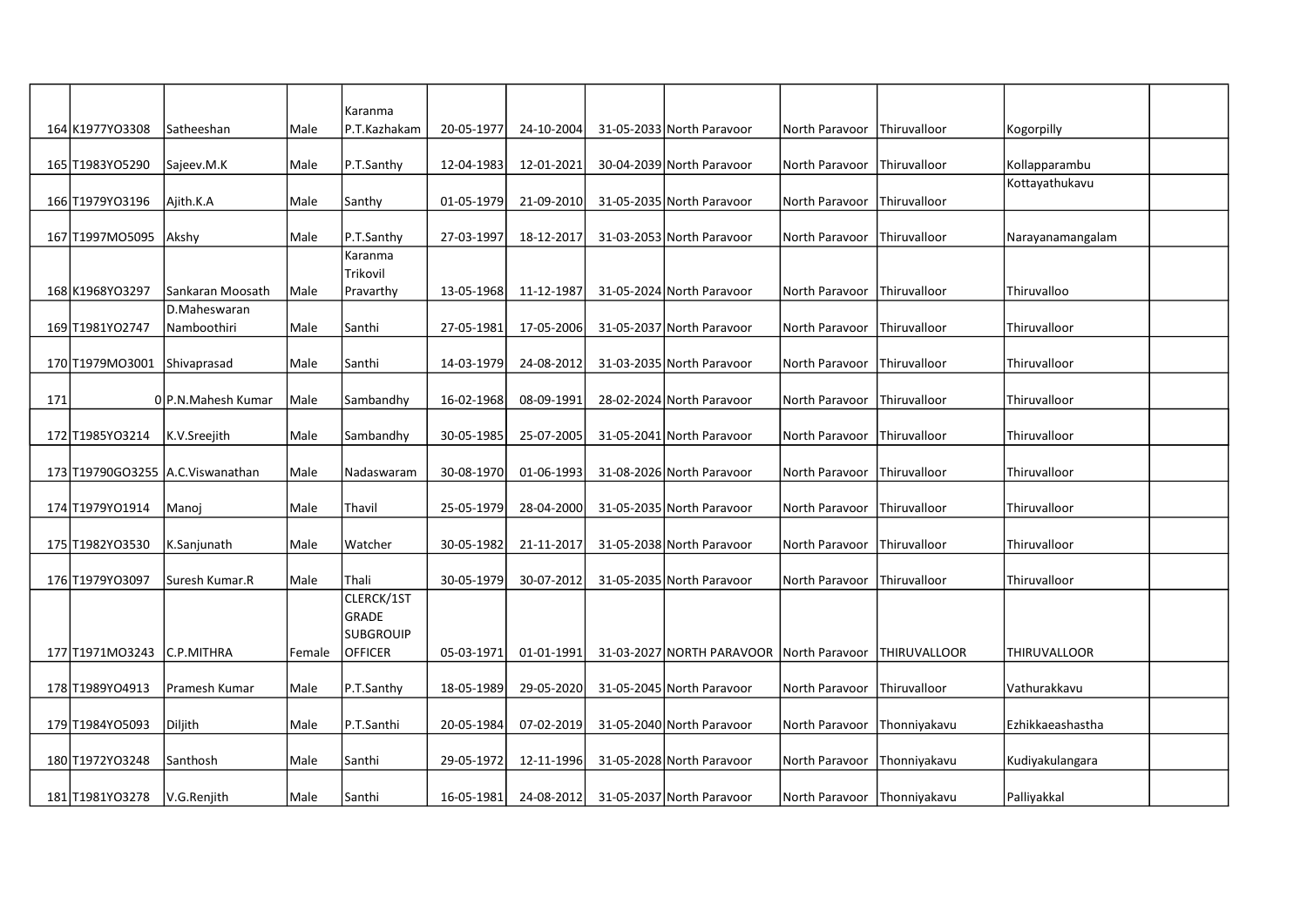| 182 T1967CO3282               | K.R.Venkittan      | Male   | Santhi             | 10-10-1967       | 25-09-1993   | 31-10-2023 North Paravoor                            | North Paravoor         | <b>Thonniyakavu</b> | Thonniyakavu       |  |
|-------------------------------|--------------------|--------|--------------------|------------------|--------------|------------------------------------------------------|------------------------|---------------------|--------------------|--|
| 183 T1984MO1895   M.S.Saneesh |                    | Male   | Santhi             | 16-03-1984       | 12-06-2012   | 31-03-2040 North Paravoor                            | North Paravoor         | Thonniyakavu        | Thonniyakavu       |  |
|                               |                    |        |                    |                  |              |                                                      |                        |                     |                    |  |
| 184 T1967YO3245               | D.Raveendran       | Male   | Sambandhy          | 26-05-1967       | 15-10-1989   | 31-05-2023 North Paravoor                            | North Paravoor         | Thonniyakavu        | Thonniyakavu       |  |
| 185 T1967003289               | V.L.Sheela         | Female | Thali              | 17-12-1967       | 01-01-1991   | 31-12-2023 North Paravoor                            | North Paravoor         | Thonniyakavu        | Thonniyakavu       |  |
| 186 T1969NO2226               | P.D.Suryakumar     | Male   | Kazhakam           | 19-11-1969       | $01-09-2006$ | 30-11-2025 North Paravoor                            | North Paravoor         | Thonniyakkavu       | Kudiyakulangara    |  |
|                               | P P RAJENDRAN      |        |                    |                  |              |                                                      |                        |                     |                    |  |
| 187 T1976DO3281               | NAMBOOTHIRI        | Male   | SANTHI             | $07 - 12 - 1976$ | 11-05-2001   | 31-12-2032 NORTHPARAVOOR                             | North Paravoor         | <b>THRIKKAKARA</b>  | <b>THRIKKAKARA</b> |  |
| 188 T1968NO2985               | IP N SREEKUMAR     | Male   | <b>SANTHI</b>      | 02-11-1968       | 19-07-2001   | 30-11-2024 NORTHPARAVOOR                             | North Paravoor         | THRIKKAKARA         | THRIKKAKARA        |  |
| 189 T1984YO3290               | lm R SREERAKESH    | Male   | <b>SANTHI</b>      | 16-05-1984       | 21-09-2010   | 31-05-2040 NORTHPARAVOOR                             | North Paravoor         | ITHRIKKAKARA        | <b>THRIKKAKARA</b> |  |
|                               |                    |        | Ik thrikovil       |                  |              |                                                      |                        |                     |                    |  |
| 190 K1996JO3275               | V S VISHNUSARMA    | Male   | PRAVARTHI          | 26-01-1996       | 01-02-2017   | 31-01-2052 NORTHPARAVOOR                             | North Paravoor         | <b>THRIKKAKARA</b>  | THRIKKAKARA        |  |
| 191 T1971YO2808               | AJI KUMAR D        | Male   | <b>WATCHER</b>     | 20-05-1971       | 04-06-2003   | 31-05-2027 NORTHPARAVOOR                             | North Paravoor         | <b>THRIKKAKARA</b>  | THRIKKAKARA        |  |
| 192 T1987AO3215               | M T SARATH         | Male   | <b>WATCHER</b>     | 14-04-1987       | 13-02-2016   | 30-04-2043 NORTHPARAVOOR                             | North Paravoor         | <b>THRIKKAKARA</b>  | <b>THRIKKAKARA</b> |  |
| 193 T1987YO4539               | IRENJITH KRISHNAN  | Male   | SAMBANDHI          | 25-05-1987       | 12-08-2016   | 31-08-2043 NORTHPARAVOOR                             | North Paravoor         | THRIKKAKARA         | <b>THRIKKAKARA</b> |  |
|                               |                    |        |                    |                  |              |                                                      |                        |                     |                    |  |
| 194 T1986YO5324               | <b>SAJITH G</b>    | Male   | SAMBANDHI          | 25-05-1986       | 03-10-2015   | 31-05-2042 NORTHPARAVOOR                             | North Paravoor         | THRIKKAKARA         | <b>THRIKKAKARA</b> |  |
| 195 T1972DO2814               | VENUCHETTIYAR N    | Male   | INADASWARA<br>M    | 20-12-1972       | 09-02-1990   | 31-12-2028 NORTHPARAVOOR                             | <b>INorth Paravoor</b> | <b>THRIKKAKARA</b>  | <b>THRIKKAKARA</b> |  |
| 196 T1985YO3086               | T V VINODKUMAR     | Male   | <b>THAKIL</b>      | 31-05-1985       | 02-12-2011   | 31-05-2041 NORTHPARAVOOR                             | North Paravoor         | <b>THRIKKAKARA</b>  | <b>THRIKKAKARA</b> |  |
|                               |                    |        |                    |                  |              |                                                      |                        |                     |                    |  |
| 197 T1975YO2273               | <b>G GOPAKUMAR</b> | Male   | <b>THALI</b>       | 15-05-1975       | 11-10-2012   | 31-05-2031 NORTHPARAVOOR                             | North Paravoor         | <b>THRIKKAKARA</b>  | <b>THRIKKAKARA</b> |  |
| 198 T1987DO3605               | A S RAHUL          | Male   | THALI              | 07-12-1987       | 24-08-2012   | 31-12-2043 NORTHPARAVOOR                             | North Paravoor         | THRIKKAKARA         | <b>THRIKKAKARA</b> |  |
|                               | J.UNNIKRISHNAN     |        | ADMINISTRAT        |                  |              |                                                      |                        |                     |                    |  |
| 199 D1969YO1717               | NAIR               | Male   | <b>IVE OFFICER</b> | 30-05-1969       | 06-10-1988   | 31-05-2025 NORTH PARAVOOR North Paravoor THRIKKAKARA |                        |                     | THRIKKAKARA        |  |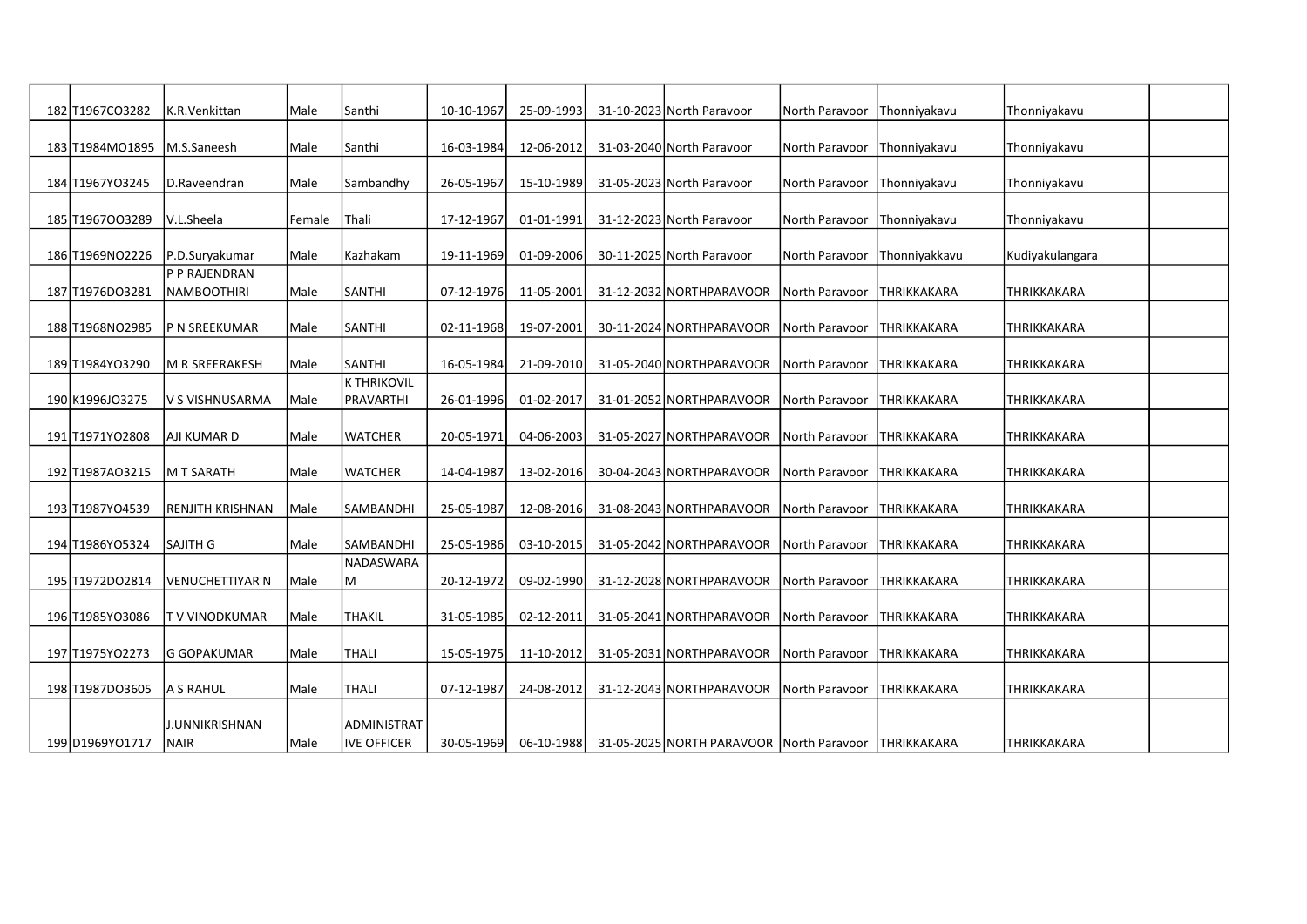|     |                            |                       |        | <b>1ST GRADE</b><br><b>SUBGROUP</b><br>OFFICER/CLER                           |            |            |                   | INORTH PARAVOOR<br>ASSI.DEVASWAM<br><b>COMMISSIONER</b>          |                   |                |                |  |
|-----|----------------------------|-----------------------|--------|-------------------------------------------------------------------------------|------------|------------|-------------------|------------------------------------------------------------------|-------------------|----------------|----------------|--|
|     | 200 D1968JO2222            | <b>B.R.SURESH</b>     | Male   | СK                                                                            | 26-01-1968 | 28-06-1990 | 31-01-2024 OFFICE |                                                                  | North Paravoor    |                |                |  |
|     | 201D1974YO3076             | N.SREEDHARA<br>SHARMA | l Male | ASSISTANT<br>DEVASWAM<br><b>COMMISSION</b><br>ER                              | 05-05-1974 | 25-07-1995 | 31-05-2030 OFFICE | NORTH PARAVOOR<br>lassistant<br><b>DEVASWAM</b><br> COMMISSIONER | l North Paravoor  |                |                |  |
|     | 202 T1967YO2912            | K.VIKRAMAN            | Male   | <b>HIGHER</b><br>GRADE<br><b>CLERCK/SUBG</b><br><b>ROUP</b><br><b>OFFICER</b> | 24-05-1967 | 26-03-1989 | 31-05-2023 OFFICE | NORTH PARAVOOR<br>ASSISTANT<br>DEVASWAM<br><b>COMMISSIONER</b>   | North Paravoor    |                |                |  |
|     | 203 D1977YO3299            | SMITHA.K.R            | Female | L.D.CLERCK/2<br>ND GR.<br><b>SUBGROUP</b><br><b>OFFICER</b>                   | 28-05-1977 | 07-04-2012 | 31-05-2033 OFFICE | NORTH PARAVOOR<br>ASSISTANT<br><b>COMMISSIONER</b>               | North Paravoor    |                |                |  |
|     | 204 D1975YO5498            | JAYASREE.V.A          | Female | LAISON<br><b>OFFICER</b>                                                      | 04.05.1975 | 21.10.2003 | 31.05.2031        | LAISON OFFICE                                                    | North<br>Paravoor |                |                |  |
|     | 205 D1986MOO105 L.S.CHITRA |                       | Female | <b>JUNIOR</b><br><b>SUPRTIDENTE</b><br>NT                                     | 20.03.1986 | 09.04.2012 | 31.03.2042        | NORTH<br>PARAVOOR                                                | Noth<br>Paravoor  |                |                |  |
|     | 206 T1976YO3173            | JAYAPRASAD .M.R       | Male   | SAMBANDHI                                                                     | 31.05.1976 | 09.12.2010 | 31.05.2032        | NORTH<br>PARAVOOR                                                | Noth<br>Paravoor  | PERUVARAM      | PERUVARAM      |  |
|     | 207 D1987N05286            | AKILA.A.S             | Female | L.D.CLERCK/2<br>ND GR.<br><b>SUBGROUP</b><br><b>OFFICER</b>                   | 19.11.1987 | 06.11.2020 | 30.11.2043        | <b>NORTH</b><br> PARAVOOR                                        | Noth<br>Paravoor  | NARANAM        | NARANAM        |  |
|     | 208 T1989MO3273            | VINEETH.T.V           | Male   | <b>SANTHI</b>                                                                 | 13.03.1989 | 13.12.2011 | 31.03.2045        | NORTH<br>PARAVOOR                                                | Noth<br>Paravoor  | KOTHAKULANGARA | KOTHAKULANGARA |  |
|     | 209 K1972YO3286            | PRAKASH.S             | Male   | KARANMA KAZ 15.05.1972                                                        |            | 28.10.2003 | 31.05.2028        | NORTH<br>PARAVOOR                                                | Noth<br>Paravoor  | Peruvaram      | Mannam         |  |
| 210 |                            | OIVASUDEVAN K.P       | Male   | <b>SANTHI</b>                                                                 | 10.05.1987 | 04.09.2012 | 31.05.2043        | NORTH<br><b>PARAVOOR</b>                                         | Noth<br>Paravoor  | ITHIRUVALLOOR  | l Vathurakkavu |  |